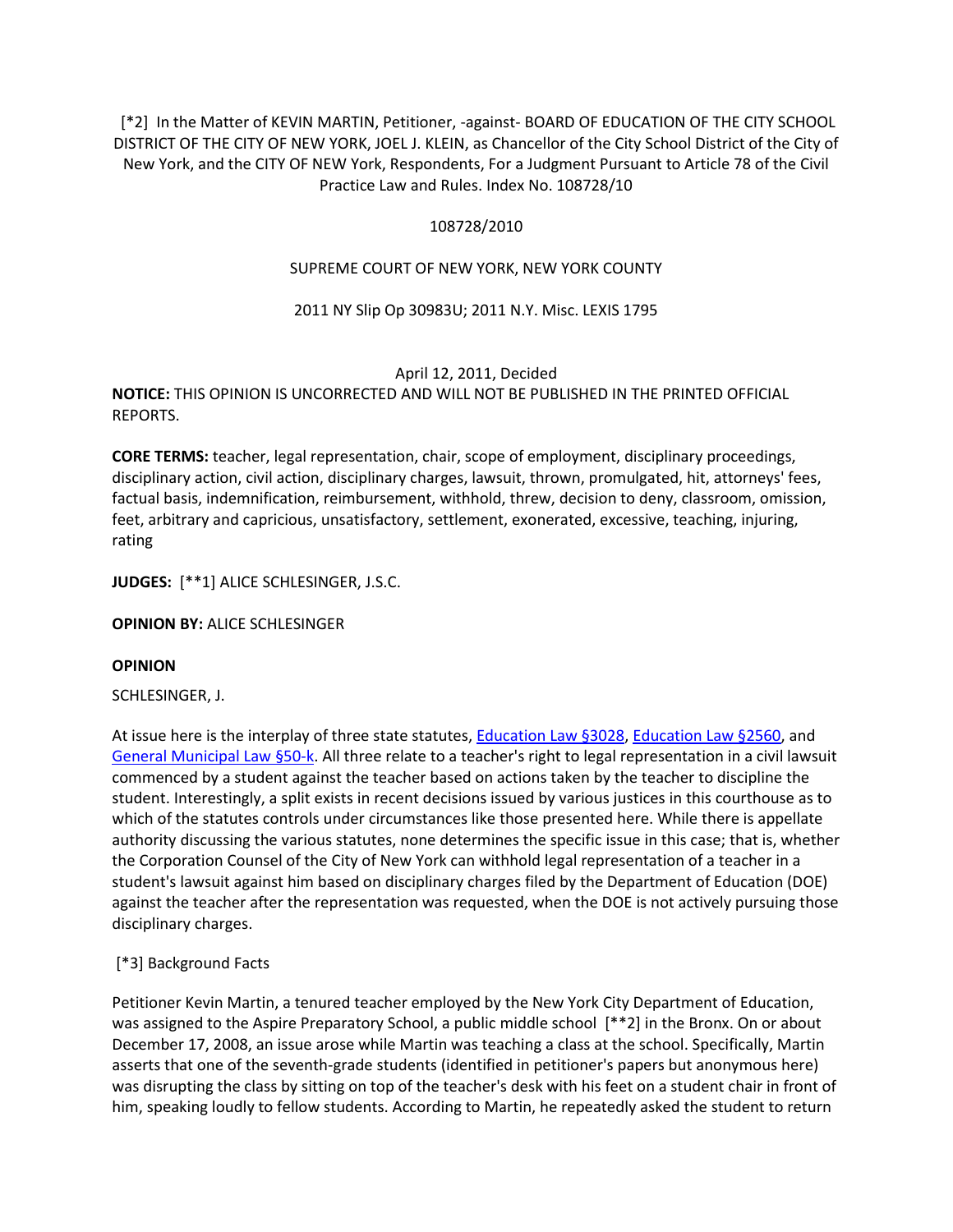to his seat and quiet down, but the student ignored him. Martin then asked the student to leave the classroom and report to the Dean's office, but the student continued to ignore him and further disrupt the class. Martin then pulled the chair from beneath the student's feet. Although witness accounts and the parties' positions vary dramatically on this point, Martin contends that he "lost control of the chair" while pulling it and that it "fell to the floor at the student's feet." (Petition, 13).

As a result of this incident, the student's mother commenced a civil action in the Bronx Supreme Court against Martin, the City of New York, and the DOE in October 2009, ten months after the incident, under Index No. 350586/09. (Petition Exh A). There the [\*\*3] mother claims that Martin, "without cause or provocation, willfully, maliciously and brutally assaulted [the student] and used unwarranted excessive force in the circumstances then and there existing, including, but not limited to, throwing a chair at the infant-plaintiff, striking him and injuring him thereat." (Complaint ¶123, attached as Exh A to the Petition).

[\*4] Using the pre-printed form intended for that purpose, Martin promptly requested that the City defend and indemnify him in connection with the civil action. (Petition, Exh B). About four months later, by letter dated March 1, 2010 from Assistant Corporation Counsel Judith Davidow (Exh C), the City declined to represent Martin, stating that:

Pursuant t[o Section 50-k of the General Municipal Law,](http://www.lexisnexis.com.ezproxy.strose.edu/lnacui2api/mungo/lexseestat.do?bct=A&risb=21_T12065449606&homeCsi=9095&A=0.10225154853678309&urlEnc=ISO-8859-1&&citeString=N.Y.%20GEN.%20MUN.%20LAW%2050-K&countryCode=USA) our office has reviewed the facts and circumstances relating to the above referenced action in which you are named as an individual defendant. We have concluded after careful consideration that we are unable to represent you in this matter.

The letter included no explanation of the basis for the decision, nor any discussion of the cited provision of law. Nor did the letter reference any other provision of law.

Before the Corporation Counsel [\*\*4] denied representation in March 2010, the DOE investigated the December 17, 2008 incident. Specifically, DOE's Office of Special Investigations (OSI) began an investigation based on its receipt from the Dean of the school of a Corporal Punishment Reporting Form on or about the date of the incident. (Answer, Exh 1).The Dean's form simply indicated the names of the teacher and the student and the date and time of the incident. The section entitled "Witness Information" was left blank[.](http://www.lexisnexis.com.ezproxy.strose.edu/lnacui2api/frame.do?reloadEntirePage=true&rand=1306781776460&returnToKey=20_T12065581921&parent=docview&target=results_DocumentContent&tokenKey=rsh-20.923980.7832930703#fnote1) The form further indicated that the police had not been notified.  $^{\underline{1}}$  The OSI report written upon the conclusion of the investigation is dated February 9, 2010, which is approximately fourteen months after the incident occurred and three weeks before the Corporation Counsel denied Martin legal representation. (Answer, Exh 3).

- - - - - - - - - - - - - - Footnotes - - - - - - - - - - - - - - -

[1](http://www.lexisnexis.com.ezproxy.strose.edu/lnacui2api/frame.do?reloadEntirePage=true&rand=1306781776460&returnToKey=20_T12065581921&parent=docview&target=results_DocumentContent&tokenKey=rsh-20.923980.7832930703#ref1) Martin was arrested the day after the incident, but the charges were later dismissed. (Answer, ¶ 58). It is unclear whether someone from the school or the parents notified the police. (Reply, Exh 3).

- - - - - - - - - - - - - End Footnotes - - - - - - - - - - - - - -

[\*5] According to the OSI report, on the date of the incident DOE obtained a written statement from the student dated December 17, 2008. (Answer, Exh 2). There the student reported that he had [\*\*5] been talking with some friends in class when the teacher called his name twice. In response to the second call, the student responded "What." According to the student, the teacher then "picked up the chair from under me and threw it in front of me and it hit me on the bottom of my thigh."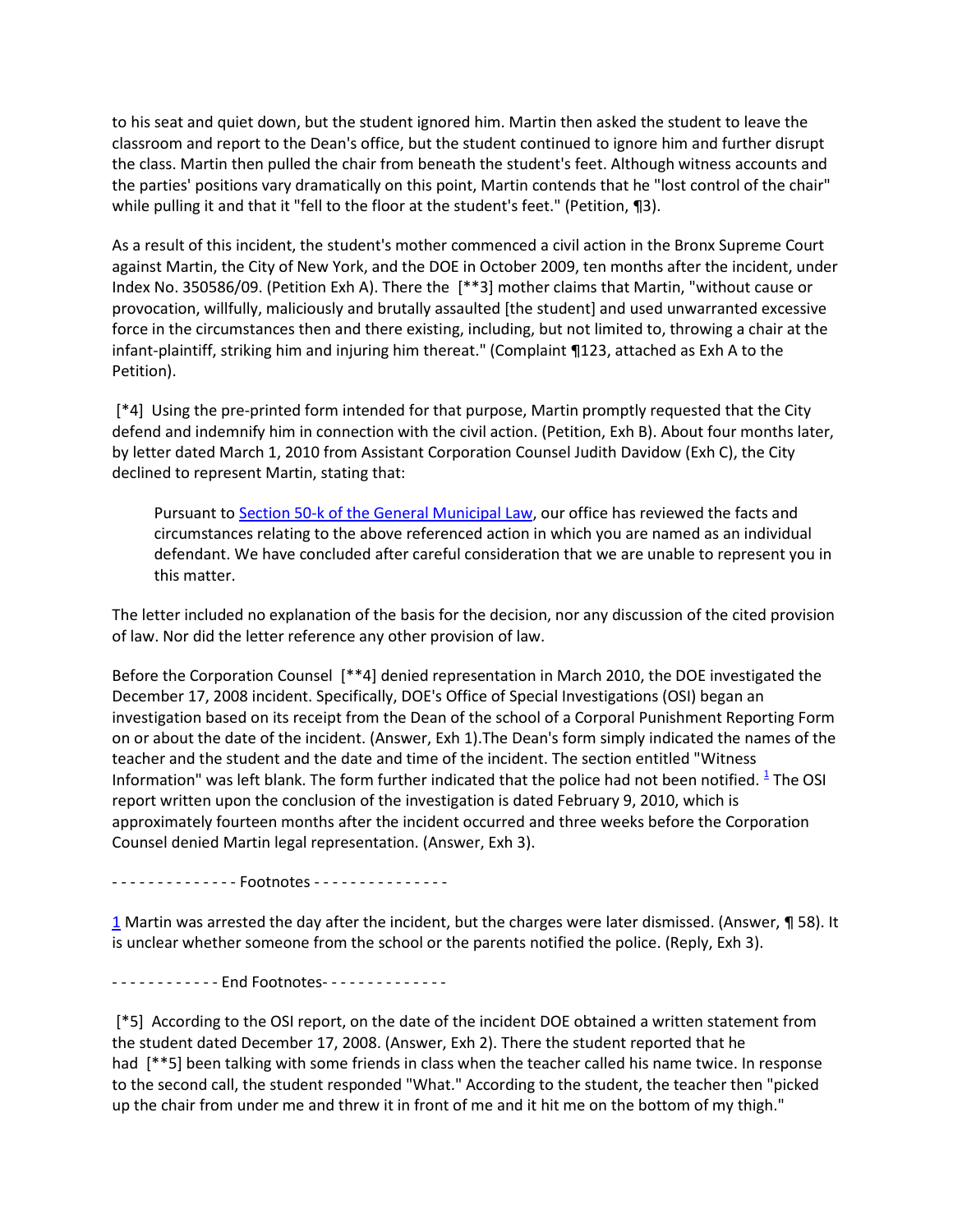Significantly, the student indicated that the chair had been thrown in front of him, suggesting that it had hit him by accident, contrary to counsel's allegation in this proceeding or the parent's allegation in the civil complaint that Martin intentionally threw the chair at the student.

On or about the date of the incident, DOE also obtained written statements from 28 students in the class. (Reply, Exh B). Many students denied having seen anything. Some acknowledged having seen Mr. Martin throw a chair, but very few actually indicated that Martin had thrown the chair at the student.

As part of the investigation, OSI also interviewed a number of school personnel a few weeks after the incident and detailed those interviews in the report. Principal Cobbs reported that the student had told him that Martin had thrown the chair to the floor and that "the chair bounced up, and hit him on the thigh, causing [\*\*6] a bruise. "The Principal later reported that the student's family had relocated to Florida at the end of the 2008-2009 school year and that he had not received any documentation regarding the student's alleged injury.

The Dean who had escorted the student from the classroom to his office on the date of the incident recalled that the student had told him that Martin had "thrown a chair across the room" but had not noted any injuries. The school nurse recalled that the student had reported to her office complaining of a leg injury but not indicating how [\*6] he had received the injury. She gave him an ice pack and kept him in her office until his parents arrived. She had no documentation of the alleged injury or treatment provided.

In addition, OSI interviewed twelve students. Of those students, only three indicated that Martin had thrown the chair at the student; most indicated that the chair had been thrown or knocked to the floor. When OSI interviewed Martin on June 4, 2009 with his union representative present, he declined to answer questions on the advice of the representative.

The OSI report ends with the following paragraph entitled Conclusion: "Based on the above-referenced interviews, [\*\*7] the allegation that Mr. Martin threw a chair, thereby injuring Student A, is substantiated." Significantly, OSI did not conclude that Martin had thrown the chair at the student. Indeed, such a conclusion would have been specious, as both the student and the majority of the witnesses had stated otherwise. The OSI investigator then recommended that the report be sent to the proper unit to "determine the appropriate disciplinary action to be taken against Mr. Kevin Martin."

The following month, on March 1, 2010, DOE determined to file disciplinary charges against Martin based on the December 17, 2008 incident. This decision to commence disciplinary proceedings was made a full fifteen months after the incident had occurred and nearly five months after Martin's November 13, 2009 request for legal representation in the Bronx lawsuit, though the decision to reassign Martin outside the classroom was apparently made promptly. The Corporation Counsel notified Martin of its decision to deny representation at or about the time that the disciplinary proceedings were commenced. As of December 2010, a full two years after the incident, the disciplinary proceedings remained open.

[\*7] Once Martin learned [\*\*8] in March 2010 that the City would not represent him in the Bronx civil action, he retained private counsel to defend him. In addition, he served a Notice of Claim upon the respondents in this case based on their denial of his request for legal representation (Exh D), which respondents simply acknowledged by letter dated June 18, 2010, reminding Martin of the statute of limitations for any lawsuit (Exh E). This Article 78 proceeding was timely commenced shortly thereafter.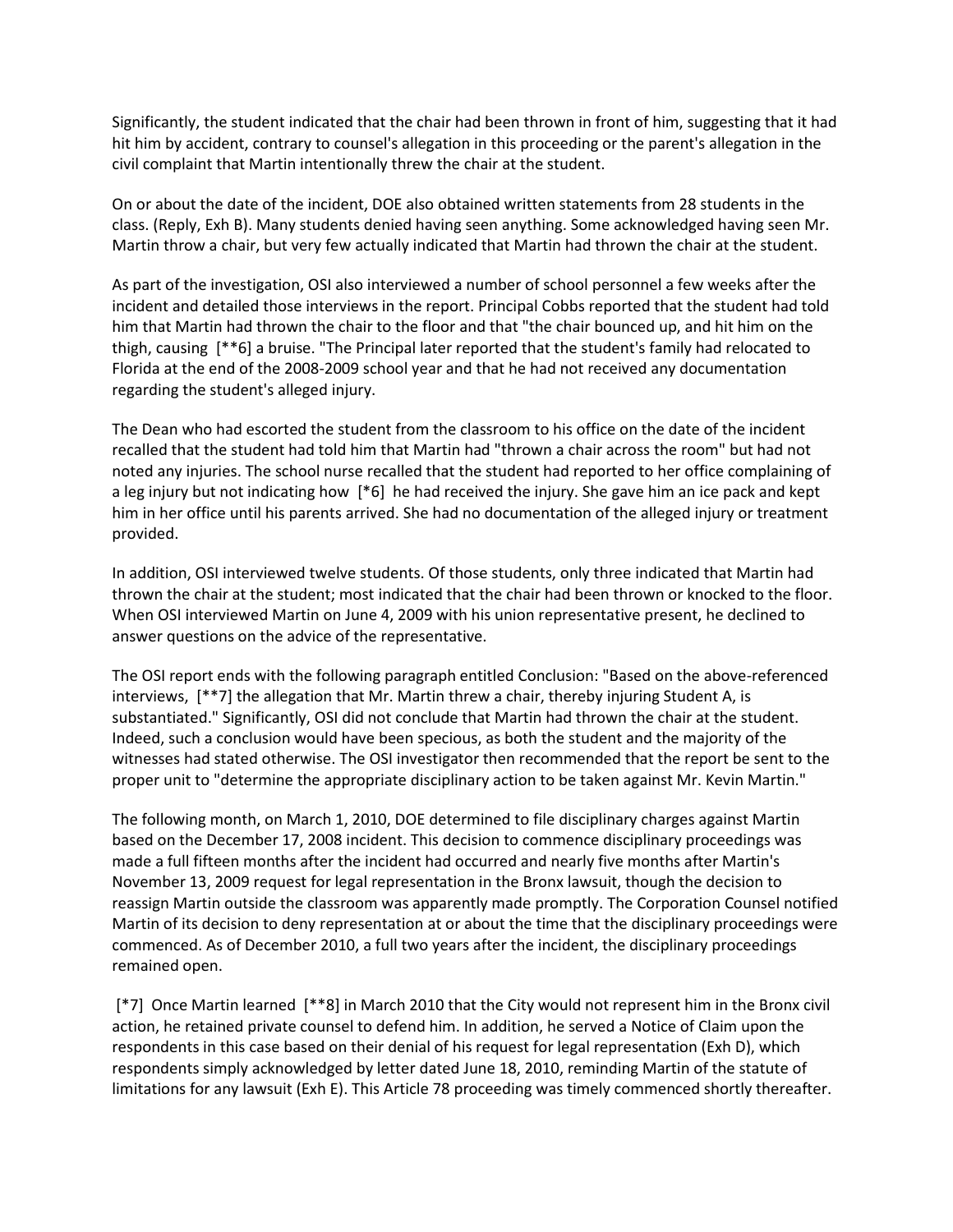In this proceeding, Martin, challenges as arbitrary and capricious the City's decision denying him legal representation in the Bronx civil action that the student commenced against him. Martin seeks an order directing the City to provide him legal representation going forward and to reimburse him for all expenses, including attorneys' fees, that he has incurred in connection with his defense in the civil action. He asserts primarily that he is entitled to this relief under [Education Law §3028](http://www.lexisnexis.com.ezproxy.strose.edu/lnacui2api/mungo/lexseestat.do?bct=A&risb=21_T12065449606&homeCsi=9095&A=0.10225154853678309&urlEnc=ISO-8859-1&&citeString=N.Y.%20EDUC.%20LAW%203028&countryCode=USA) because the civil action arose out of disciplinary action he took against the student in the scope of his employment.

The City respondents oppose, insisting that the Corporation Counsel properly declined representation pursuant [\*\*9] to [General Municipal Law §50-k](http://www.lexisnexis.com.ezproxy.strose.edu/lnacui2api/mungo/lexseestat.do?bct=A&risb=21_T12065449606&homeCsi=9095&A=0.10225154853678309&urlEnc=ISO-8859-1&&citeString=N.Y.%20GEN.%20MUN.%20LAW%2050-K&countryCode=USA) an[d Education Law §2560](http://www.lexisnexis.com.ezproxy.strose.edu/lnacui2api/mungo/lexseestat.do?bct=A&risb=21_T12065449606&homeCsi=9095&A=0.10225154853678309&urlEnc=ISO-8859-1&&citeString=N.Y.%20EDUC.%20LAW%202560&countryCode=USA) because Martin's actions relating to the student were in violation of Chancellor's Regulation A-420 prohibiting corporal punishment of a student by a teacher. In their Answer (at ¶¶51-52), respondents contend that when Martin took the chair out from under the student's feet, he "threw it at or towards the Student [and] the chair hit the Student, injuring his leg." Notably, this statement differs from OSI's Conclusion in its report, discussed above, that the teacher simply threw the chair, which hit the student. Respondent further asserts that Martin has no right to reimbursement of any fees paid to private counsel or any type of indemnification.

# [\*8] The Governing Statutory Authority

As noted above, the resolution of this proceeding involves the interplay of three state statutes. The first statute, [Education Law §3028,](http://www.lexisnexis.com.ezproxy.strose.edu/lnacui2api/mungo/lexseestat.do?bct=A&risb=21_T12065449606&homeCsi=9095&A=0.10225154853678309&urlEnc=ISO-8859-1&&citeString=N.Y.%20EDUC.%20LAW%203028&countryCode=USA) promulgated in 1960 and amended in 1971 and again in 1976, is entitled "Liability of school district for cost and attorney's fees of action against, or prosecutions of, teachers, members of supervisory and administrative staff or employees, and school volunteers." It provides for a teacher's legal defense in a lawsuit filed [\*\*10] against him or her arising out of disciplinary action that the teacher has taken against a student in the scope of employment, stating in relevant part that:

Notwithstanding any inconsistent provision of any general, special or local law, or the limitations contained in the provisions of any city charter, each board of education, trustee or trustees in the state shall provide an attorney or attorneys for, and pay such attorney's fees and expenses necessarily incurred in the defense of a teacher, member of a supervisory or administrative staff or employee ... in any civil or ciminal [sic] action or proceeding arising out of disciplinary action taken against any pupil of the district while in the discharge of his duties within the scope of his employment or authorized volunteer duties.

The next relevant statute, [Education Law §2560,](http://www.lexisnexis.com.ezproxy.strose.edu/lnacui2api/mungo/lexseestat.do?bct=A&risb=21_T12065449606&homeCsi=9095&A=0.10225154853678309&urlEnc=ISO-8859-1&&citeString=N.Y.%20EDUC.%20LAW%202560&countryCode=USA) originally promulgated in 1947 and amended numerous times thereafter through 1986, is entitled "Liability of board of education and community school boards in a city having a population of one million or more inhabitants." By virtue of the 1979 amendment, [§2560](http://www.lexisnexis.com.ezproxy.strose.edu/lnacui2api/mungo/lexseestat.do?bct=A&risb=21_T12065449606&homeCsi=9095&A=0.10225154853678309&urlEnc=ISO-8859-1&&citeString=N.Y.%20EDUC.%20LAW%202560&countryCode=USA) does little more than indicate in general terms that legal representation of teachers in large cities [\*\*11] such as New York is governed by [General Municipal Law §50-k.](http://www.lexisnexis.com.ezproxy.strose.edu/lnacui2api/mungo/lexseestat.do?bct=A&risb=21_T12065449606&homeCsi=9095&A=0.10225154853678309&urlEnc=ISO-8859-1&&citeString=N.Y.%20GEN.%20MUN.%20LAW%2050-K&countryCode=USA) Specifically, subdivision 1 of [§2560](http://www.lexisnexis.com.ezproxy.strose.edu/lnacui2api/mungo/lexseestat.do?bct=A&risb=21_T12065449606&homeCsi=9095&A=0.10225154853678309&urlEnc=ISO-8859-1&&citeString=N.Y.%20EDUC.%20LAW%202560&countryCode=USA) states in relevant part that:

[\*9] Notwithstanding any inconsistent provision of law, general, special or local, or the limitation contained in the provisions of any city charter, any duly appointed member of the board of education in a city having a population of one million or more, the members of each community school board in such city, the teaching or supervising staff, officer, or employee of such board ... shall be entitled to legal representation and indemnification pursuant to the provisions of, and subject to the conditions, procedures and limitations contained i[n section 50-k](http://www.lexisnexis.com.ezproxy.strose.edu/lnacui2api/mungo/lexseestat.do?bct=A&risb=21_T12065449606&homeCsi=9095&A=0.10225154853678309&urlEnc=ISO-8859-1&&citeString=N.Y.%20GEN.%20MUN.%20LAW%2050-K&countryCode=USA) of the general municipal law ...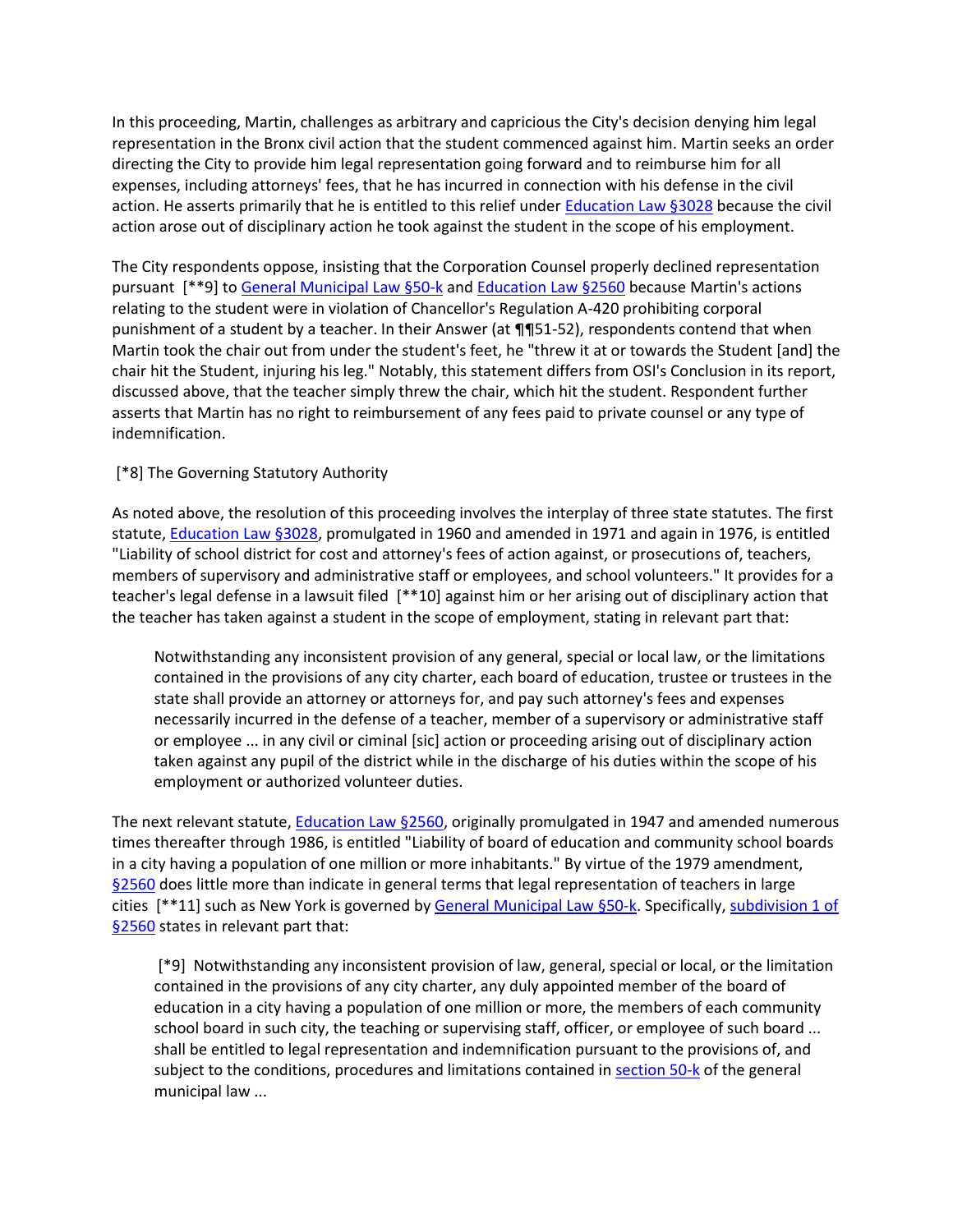The reference[d §50-k of the General Municipal Law](http://www.lexisnexis.com.ezproxy.strose.edu/lnacui2api/mungo/lexseestat.do?bct=A&risb=21_T12065449606&homeCsi=9095&A=0.10225154853678309&urlEnc=ISO-8859-1&&citeString=N.Y.%20GEN.%20MUN.%20LAW%2050-K&countryCode=USA) is quite extensive, consisting of nine separate paragraphs and relating to virtually all New York City employees. The statute, entitled "Civil actions against employees of the city of New York," was promulgated in 1979 and never amended. Thus, the promulgation of  $\S$ 50-k and the relevant amendment to  $\S$ 2560 followed the promulgation of  $\S$ 3028 by three years.

[Subdivision 2 of GML §50-k](http://www.lexisnexis.com.ezproxy.strose.edu/lnacui2api/mungo/lexseestat.do?bct=A&risb=21_T12065449606&homeCsi=9095&A=0.10225154853678309&urlEnc=ISO-8859-1&&citeString=N.Y.%20GEN.%20MUN.%20LAW%2050-K&countryCode=USA) addresses legal representation. Like [Education Law §3028,](http://www.lexisnexis.com.ezproxy.strose.edu/lnacui2api/mungo/lexseestat.do?bct=A&risb=21_T12065449606&homeCsi=9095&A=0.10225154853678309&urlEnc=ISO-8859-1&&citeString=N.Y.%20EDUC.%20LAW%203028&countryCode=USA) [\*\*12] [GML §50](http://www.lexisnexis.com.ezproxy.strose.edu/lnacui2api/mungo/lexseestat.do?bct=A&risb=21_T12065449606&homeCsi=9095&A=0.10225154853678309&urlEnc=ISO-8859-1&&citeString=N.Y.%20GEN.%20MUN.%20LAW%2050-K&countryCode=USA) [k](http://www.lexisnexis.com.ezproxy.strose.edu/lnacui2api/mungo/lexseestat.do?bct=A&risb=21_T12065449606&homeCsi=9095&A=0.10225154853678309&urlEnc=ISO-8859-1&&citeString=N.Y.%20GEN.%20MUN.%20LAW%2050-K&countryCode=USA) provides for representation based on actions taken by employees in the scope of employment. However[, GML §50-k](http://www.lexisnexis.com.ezproxy.strose.edu/lnacui2api/mungo/lexseestat.do?bct=A&risb=21_T12065449606&homeCsi=9095&A=0.10225154853678309&urlEnc=ISO-8859-1&&citeString=N.Y.%20GEN.%20MUN.%20LAW%2050-K&countryCode=USA) differs from the earlier statute [Education Law §3028](http://www.lexisnexis.com.ezproxy.strose.edu/lnacui2api/mungo/lexseestat.do?bct=A&risb=21_T12065449606&homeCsi=9095&A=0.10225154853678309&urlEnc=ISO-8859-1&&citeString=N.Y.%20EDUC.%20LAW%203028&countryCode=USA) in three significant respects: (1[\) 50-k](http://www.lexisnexis.com.ezproxy.strose.edu/lnacui2api/mungo/lexseestat.do?bct=A&risb=21_T12065449606&homeCsi=9095&A=0.10225154853678309&urlEnc=ISO-8859-1&&citeString=N.Y.%20GEN.%20MUN.%20LAW%2050-K&countryCode=USA) covers all City public employees, wherea[s 3028](http://www.lexisnexis.com.ezproxy.strose.edu/lnacui2api/mungo/lexseestat.do?bct=A&risb=21_T12065449606&homeCsi=9095&A=0.10225154853678309&urlEnc=ISO-8859-1&&citeString=N.Y.%20EDUC.%20LAW%203028&countryCode=USA) applies only to teachers: (2[\) 50-k](http://www.lexisnexis.com.ezproxy.strose.edu/lnacui2api/mungo/lexseestat.do?bct=A&risb=21_T12065449606&homeCsi=9095&A=0.10225154853678309&urlEnc=ISO-8859-1&&citeString=N.Y.%20GEN.%20MUN.%20LAW%2050-K&countryCode=USA) covers all lawsuits against the employee based on actions taken in the scope of employment, whereas [3028](http://www.lexisnexis.com.ezproxy.strose.edu/lnacui2api/mungo/lexseestat.do?bct=A&risb=21_T12065449606&homeCsi=9095&A=0.10225154853678309&urlEnc=ISO-8859-1&&citeString=N.Y.%20EDUC.%20LAW%203028&countryCode=USA) applies only to actions taken in the scope of employment to discipline students; and (3) [50-k](http://www.lexisnexis.com.ezproxy.strose.edu/lnacui2api/mungo/lexseestat.do?bct=A&risb=21_T12065449606&homeCsi=9095&A=0.10225154853678309&urlEnc=ISO-8859-1&&citeString=N.Y.%20GEN.%20MUN.%20LAW%2050-K&countryCode=USA) provides an exception to the representation rule if the teacher is in violation of an agency rule or regulation, whereas  $3028$  includes no such limitation.

Further, and quite significantly, **GML §50-k** empowers the Corporation Counsel to make a preliminary determination as to whether the exception to the rule applies. Specifically, [subdivision 2 of GML §50-k](http://www.lexisnexis.com.ezproxy.strose.edu/lnacui2api/mungo/lexseestat.do?bct=A&risb=21_T12065449606&homeCsi=9095&A=0.10225154853678309&urlEnc=ISO-8859-1&&citeString=N.Y.%20GEN.%20MUN.%20LAW%2050-K&countryCode=USA) provides in relevant part that:

[\*10] the city [of New York] shall provide for the defense of an employee of any agency in any civil action or proceeding in any state or federal court ... arising out of any alleged act or omission which the corporation counsel finds occurred while the employee was acting within the scope of his public employment and in [\*\*13] the discharge of his duties and was not in violation of any rule or regulation of his agency at the time the alleged act or omission occurred ....

As to indemnification[, GML §50-k, subd. 3,](http://www.lexisnexis.com.ezproxy.strose.edu/lnacui2api/mungo/lexseestat.do?bct=A&risb=21_T12065449606&homeCsi=9095&A=0.10225154853678309&urlEnc=ISO-8859-1&&citeString=N.Y.%20GEN.%20MUN.%20LAW%2050-K&countryCode=USA) similarly limits the City's duty based on actions taken in the scope of employment and not in violation of any rule, providing that:

The city shall indemnify and save harmless its employees in the amount of any judgment obtained against such employees in any state or federal court ..., or in the amount of any settlement of a claim ... provided that the act or omission from which such judgment or settlement arose occurred while the employee was acting within the scope of his public employment and in the discharge of his duties and was not in violation of any rule or regulation of his agency at the time the alleged damages were substantiated; ....

The only explicit mention of disciplinary proceedings in all of [GML §50-k](http://www.lexisnexis.com.ezproxy.strose.edu/lnacui2api/mungo/lexseestat.do?bct=A&risb=21_T12065449606&homeCsi=9095&A=0.10225154853678309&urlEnc=ISO-8859-1&&citeString=N.Y.%20GEN.%20MUN.%20LAW%2050-K&countryCode=USA) is in subdivision 5. That subdivision is directly relevant here as it indicates the very limited circumstances when representation may be withheld based on those proceedings:

In the event that the act or omission upon which the court proceeding against the employee is based was or is also [\*\*14] the basis of a disciplinary proceeding by the employee's agency against the employee, representation by the corporation counsel and indemnification by the city may be withheld (a) until such disciplinary proceeding has been resolved and (b) unless the resolution of the disciplinary proceeding exonerated the employee as to such act or omission.

[\*11] The apparent rationale behind that limitation is the conflict of interest rule applicable to attorneys. In other words, the Corporation Counsel's first allegiance is to the City of New York. If a City agency such as DOE is proceeding with disciplinary action against the employee teacher, the Corporation Counsel cannot simultaneously represent the City in the disciplinary action against the teacher while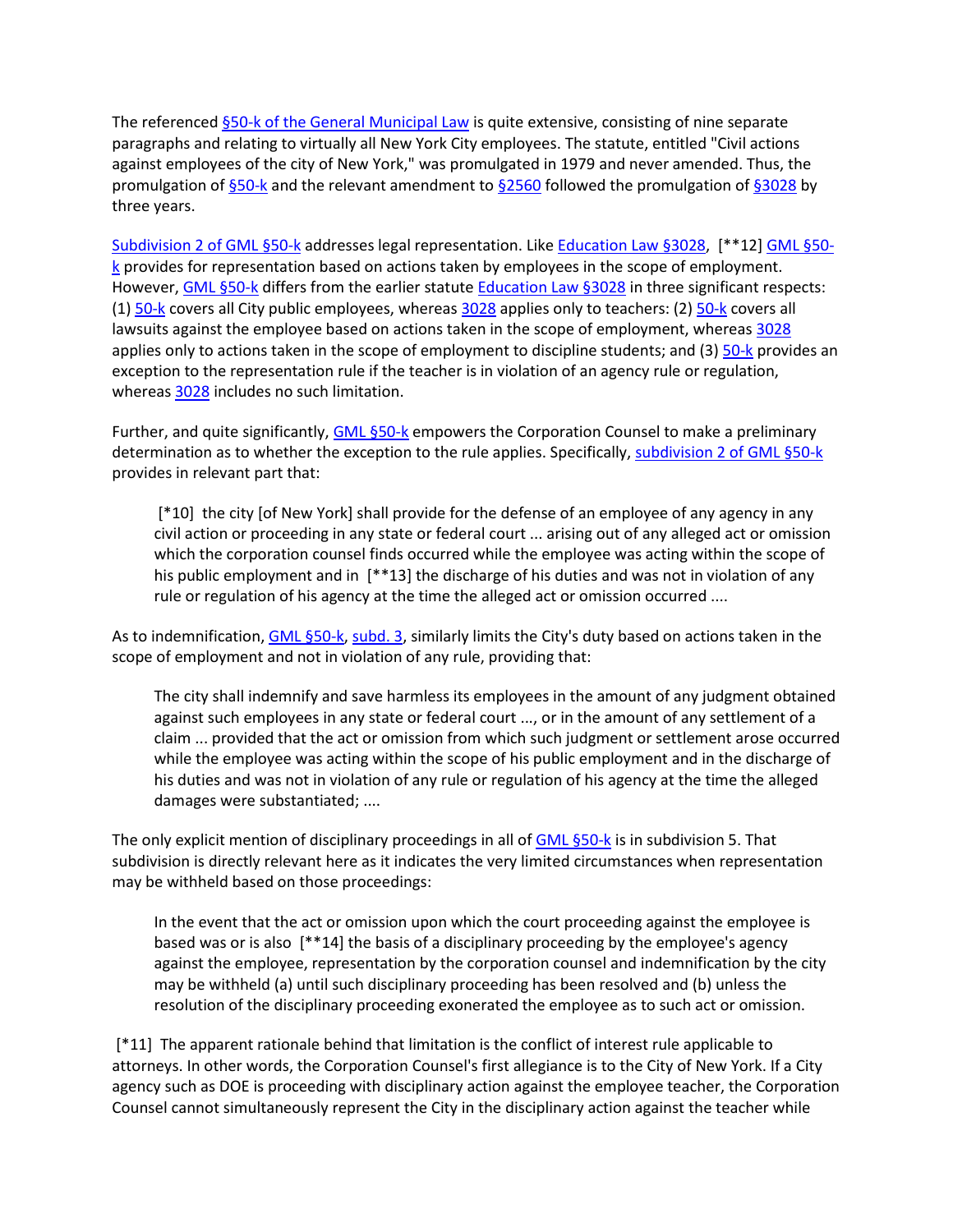also defending the teacher in the lawsuit by the student based on the same conduct if that defense would be at odds with the City's position. Se[e Mercurio v The City of New York, 758 F.2d 862, 864 \(2d](http://www.lexisnexis.com.ezproxy.strose.edu/lnacui2api/mungo/lexseestat.do?bct=A&risb=21_T12065449606&homeCsi=9095&A=0.10225154853678309&urlEnc=ISO-8859-1&&citeString=758%20F.2d%20862,%20864&countryCode=USA)  [Cir. 1985\),](http://www.lexisnexis.com.ezproxy.strose.edu/lnacui2api/mungo/lexseestat.do?bct=A&risb=21_T12065449606&homeCsi=9095&A=0.10225154853678309&urlEnc=ISO-8859-1&&citeString=758%20F.2d%20862,%20864&countryCode=USA) citing [NY Jud. Law Code of Prof. Resp. EC 5-15, DR 5-105;](http://www.lexisnexis.com.ezproxy.strose.edu/lnacui2api/mungo/lexseestat.do?bct=A&risb=21_T12065449606&homeCsi=9095&A=0.10225154853678309&urlEnc=ISO-8859-1&&citeString=N.Y.%20CODE%20OF%20PROFL%20RESPONSIBILITY%205&countryCode=USA) see also [Blood v Board of Educ. Of](http://www.lexisnexis.com.ezproxy.strose.edu/lnacui2api/mungo/lexseestat.do?bct=A&risb=21_T12065449606&homeCsi=9095&A=0.10225154853678309&urlEnc=ISO-8859-1&&citeString=121%20A.D.2d%20128,%20132&countryCode=USA)  [City of New York, 121 AD2d 128,132-33, 509 N.Y.S.2d 530 \(1st Dep't 1986\);](http://www.lexisnexis.com.ezproxy.strose.edu/lnacui2api/mungo/lexseestat.do?bct=A&risb=21_T12065449606&homeCsi=9095&A=0.10225154853678309&urlEnc=ISO-8859-1&&citeString=121%20A.D.2d%20128,%20132&countryCode=USA) [Brown v NYC Department of](http://www.lexisnexis.com.ezproxy.strose.edu/lnacui2api/mungo/lexseestat.do?bct=A&risb=21_T12065449606&homeCsi=9095&A=0.10225154853678309&urlEnc=ISO-8859-1&&citeString=26%20Misc.%203d%20862,%20870&countryCode=USA)  [Education, 26 Misc. 3d 862, 870, 891 N.Y.S.2d 878 \(Sup. Ct., NY Co. 2009\).](http://www.lexisnexis.com.ezproxy.strose.edu/lnacui2api/mungo/lexseestat.do?bct=A&risb=21_T12065449606&homeCsi=9095&A=0.10225154853678309&urlEnc=ISO-8859-1&&citeString=26%20Misc.%203d%20862,%20870&countryCode=USA) The [\*\*15] statute allows the Corporation Counsel to make those factual determinations in the first instance, which "determinations [the court can] set aside only if they are not supported by the evidence or are in some other sense 'arbitrary and capricious'.[" Mercurio, 758 F2d at 864,](http://www.lexisnexis.com.ezproxy.strose.edu/lnacui2api/mungo/lexseestat.do?bct=A&risb=21_T12065449606&homeCsi=9095&A=0.10225154853678309&urlEnc=ISO-8859-1&&citeString=758%20F.2d%20862,%20864&countryCode=USA) quotin[g Williams v City of New York, 64 NY2d 800,](http://www.lexisnexis.com.ezproxy.strose.edu/lnacui2api/mungo/lexseestat.do?bct=A&risb=21_T12065449606&homeCsi=9095&A=0.10225154853678309&urlEnc=ISO-8859-1&&citeString=64%20N.Y.2d%20800,%20802&countryCode=USA)  [802, 476 N.E.2d 317, 486 N.Y.S.2d 918 \(1985\).](http://www.lexisnexis.com.ezproxy.strose.edu/lnacui2api/mungo/lexseestat.do?bct=A&risb=21_T12065449606&homeCsi=9095&A=0.10225154853678309&urlEnc=ISO-8859-1&&citeString=64%20N.Y.2d%20800,%20802&countryCode=USA)

### **Discussion**

On their face, [Education Law §3028](http://www.lexisnexis.com.ezproxy.strose.edu/lnacui2api/mungo/lexseestat.do?bct=A&risb=21_T12065449606&homeCsi=9095&A=0.10225154853678309&urlEnc=ISO-8859-1&&citeString=N.Y.%20EDUC.%20LAW%203028&countryCode=USA) and [General Municipal Law §50-k](http://www.lexisnexis.com.ezproxy.strose.edu/lnacui2api/mungo/lexseestat.do?bct=A&risb=21_T12065449606&homeCsi=9095&A=0.10225154853678309&urlEnc=ISO-8859-1&&citeString=N.Y.%20GEN.%20MUN.%20LAW%2050-K&countryCode=USA) (incorporated into [Education Law](http://www.lexisnexis.com.ezproxy.strose.edu/lnacui2api/mungo/lexseestat.do?bct=A&risb=21_T12065449606&homeCsi=9095&A=0.10225154853678309&urlEnc=ISO-8859-1&&citeString=N.Y.%20EDUC.%20LAW%202560&countryCode=USA)  [§2560](http://www.lexisnexis.com.ezproxy.strose.edu/lnacui2api/mungo/lexseestat.do?bct=A&risb=21_T12065449606&homeCsi=9095&A=0.10225154853678309&urlEnc=ISO-8859-1&&citeString=N.Y.%20EDUC.%20LAW%202560&countryCode=USA) by reference) appear inconsistent. The former contains sweeping language entitling a teacher to legal representation in a lawsuit commenced against him arising out of disciplinary action taken against the student, so long as the action was taken in the scope of the teacher's employment[. Section 50-k](http://www.lexisnexis.com.ezproxy.strose.edu/lnacui2api/mungo/lexseestat.do?bct=A&risb=21_T12065449606&homeCsi=9095&A=0.10225154853678309&urlEnc=ISO-8859-1&&citeString=N.Y.%20GEN.%20MUN.%20LAW%2050-K&countryCode=USA) abrogates that right with respect to a teacher in the City of New York if the Corporation [\*12] Counsel finds that the teacher's actions, even if taken in the scope of employment, were in violation of an agency rule or regulation. [Education Law §3028](http://www.lexisnexis.com.ezproxy.strose.edu/lnacui2api/mungo/lexseestat.do?bct=A&risb=21_T12065449606&homeCsi=9095&A=0.10225154853678309&urlEnc=ISO-8859-1&&citeString=N.Y.%20EDUC.%20LAW%203028&countryCode=USA) says that it applies "notwithstanding any inconsistent provision of any general, special or local law." That identical language is found at the beginning of Education Law [§2560.](http://www.lexisnexis.com.ezproxy.strose.edu/lnacui2api/mungo/lexseestat.do?bct=A&risb=21_T12065449606&homeCsi=9095&A=0.10225154853678309&urlEnc=ISO-8859-1&&citeString=N.Y.%20EDUC.%20LAW%202560&countryCode=USA) In addition[, subdivision 9 of General Municipal Law §50-k](http://www.lexisnexis.com.ezproxy.strose.edu/lnacui2api/mungo/lexseestat.do?bct=A&risb=21_T12065449606&homeCsi=9095&A=0.10225154853678309&urlEnc=ISO-8859-1&&citeString=N.Y.%20GEN.%20MUN.%20LAW%2050-K&countryCode=USA) [\*\*16] contains similar language, stating that: "The provisions of this section shall not be construed in any way to impair, alter, limit, modify or abrogate or restrict ... any right to defense and/or indemnification provided for any ... employee by, in accordance with, or by reason of, any other provision of state, federal or local law or common law."

The question presented thus is how to reconcile these conflicting statutes when each claims to prevail, notwithstanding any language to the contrary elsewhere. The answer turns on various rules of statutory construction. While it is the duty of the courts to attempt to harmonize statutes, when a conflict exists between a statute of general applicability and one of special or specific applicability, the specific or special controls. Statutes §397; see also [Dutchess County Dept. Of Social Services ex rel. Day v Day, 96](http://www.lexisnexis.com.ezproxy.strose.edu/lnacui2api/mungo/lexseestat.do?bct=A&risb=21_T12065449606&homeCsi=9095&A=0.10225154853678309&urlEnc=ISO-8859-1&&citeString=96%20N.Y.2d%20149,%20153&countryCode=USA)  [N.Y.2d 149, 153, 749 N.E.2d 733, 726 N.Y.S.2d 54 \(2001\);](http://www.lexisnexis.com.ezproxy.strose.edu/lnacui2api/mungo/lexseestat.do?bct=A&risb=21_T12065449606&homeCsi=9095&A=0.10225154853678309&urlEnc=ISO-8859-1&&citeString=96%20N.Y.2d%20149,%20153&countryCode=USA) Board of [Managers of Park Place Condominium](http://www.lexisnexis.com.ezproxy.strose.edu/lnacui2api/mungo/lexseestat.do?bct=A&risb=21_T12065449606&homeCsi=9095&A=0.10225154853678309&urlEnc=ISO-8859-1&&citeString=247%20A.D.2d%20537&countryCode=USA)  [v Town of Ramapo, 247 AD2d 537, 669 N.Y.S.2d 313 \(2nd Dep't 1998\).](http://www.lexisnexis.com.ezproxy.strose.edu/lnacui2api/mungo/lexseestat.do?bct=A&risb=21_T12065449606&homeCsi=9095&A=0.10225154853678309&urlEnc=ISO-8859-1&&citeString=247%20A.D.2d%20537&countryCode=USA)

Petitioner argues that [Education Law §3028](http://www.lexisnexis.com.ezproxy.strose.edu/lnacui2api/mungo/lexseestat.do?bct=A&risb=21_T12065449606&homeCsi=9095&A=0.10225154853678309&urlEnc=ISO-8859-1&&citeString=N.Y.%20EDUC.%20LAW%203028&countryCode=USA) is the more specific statute as it expressly applies only to lawsuits arising out of action taken by a teacher to discipline a student. Respondents argue that General [Municipal Law §50-k](http://www.lexisnexis.com.ezproxy.strose.edu/lnacui2api/mungo/lexseestat.do?bct=A&risb=21_T12065449606&homeCsi=9095&A=0.10225154853678309&urlEnc=ISO-8859-1&&citeString=N.Y.%20GEN.%20MUN.%20LAW%2050-K&countryCode=USA) [\*\*17] (applicable to teachers by virtue of [Education Law §2560\)](http://www.lexisnexis.com.ezproxy.strose.edu/lnacui2api/mungo/lexseestat.do?bct=A&risb=21_T12065449606&homeCsi=9095&A=0.10225154853678309&urlEnc=ISO-8859-1&&citeString=N.Y.%20EDUC.%20LAW%202560&countryCode=USA) is the more specific as it applies only in large cities and limits legal representation of an employee whose conduct is found by the [\*13] Corporation Counsel to violate an agency rule or regulation. In fact, both statutes include specific limitations that differ from each other.

Interestingly, Justice Jane Solomon and Justice Carol Huff recently adopted the view favoring [§3028](http://www.lexisnexis.com.ezproxy.strose.edu/lnacui2api/mungo/lexseestat.do?bct=A&risb=21_T12065449606&homeCsi=9095&A=0.10225154853678309&urlEnc=ISO-8859-1&&citeString=N.Y.%20EDUC.%20LAW%203028&countryCode=USA) as espoused by the petitioning teacher i[n Morel v City of New York, Index No. 11668/09, 2010 NY Slip Op](http://www.lexisnexis.com.ezproxy.strose.edu/lnacui2api/mungo/lexseestat.do?bct=A&risb=21_T12065449606&homeCsi=9095&A=0.10225154853678309&urlEnc=ISO-8859-1&&citeString=2010%20N.Y.%20Misc.%20LEXIS%203675&countryCode=USA)  [32079\[U\] dated August 3, 2010,](http://www.lexisnexis.com.ezproxy.strose.edu/lnacui2api/mungo/lexseestat.do?bct=A&risb=21_T12065449606&homeCsi=9095&A=0.10225154853678309&urlEnc=ISO-8859-1&&citeString=2010%20N.Y.%20Misc.%20LEXIS%203675&countryCode=USA) and [Sagal-Coltler v Board of Education, Index No. 104406/10, 2010 NY](http://www.lexisnexis.com.ezproxy.strose.edu/lnacui2api/mungo/lexseestat.do?bct=A&risb=21_T12065449606&homeCsi=9095&A=0.10225154853678309&urlEnc=ISO-8859-1&&citeString=2010%20N.Y.%20Misc.%20LEXIS%204647&countryCode=USA)  [Slip Op 32657\[U\]. dated September 22, 2010.](http://www.lexisnexis.com.ezproxy.strose.edu/lnacui2api/mungo/lexseestat.do?bct=A&risb=21_T12065449606&homeCsi=9095&A=0.10225154853678309&urlEnc=ISO-8859-1&&citeString=2010%20N.Y.%20Misc.%20LEXIS%204647&countryCode=USA) In contrast, a few months later by decision dated December 10, 2010, Justice Carol Edmead adopted the City respondent's view favoring [GML §50-k](http://www.lexisnexis.com.ezproxy.strose.edu/lnacui2api/mungo/lexseestat.do?bct=A&risb=21_T12065449606&homeCsi=9095&A=0.10225154853678309&urlEnc=ISO-8859-1&&citeString=N.Y.%20GEN.%20MUN.%20LAW%2050-K&countryCode=USA) in [Zampieron v Board of Education of the City of New York, 30 Misc. 3d 1210\[A\], 2010 NY Slip Op 52338\[U\].](http://www.lexisnexis.com.ezproxy.strose.edu/lnacui2api/mungo/lexseestat.do?bct=A&risb=21_T12065449606&homeCsi=9095&A=0.10225154853678309&urlEnc=ISO-8859-1&&citeString=30%20Misc.%203d%201210A&countryCode=USA)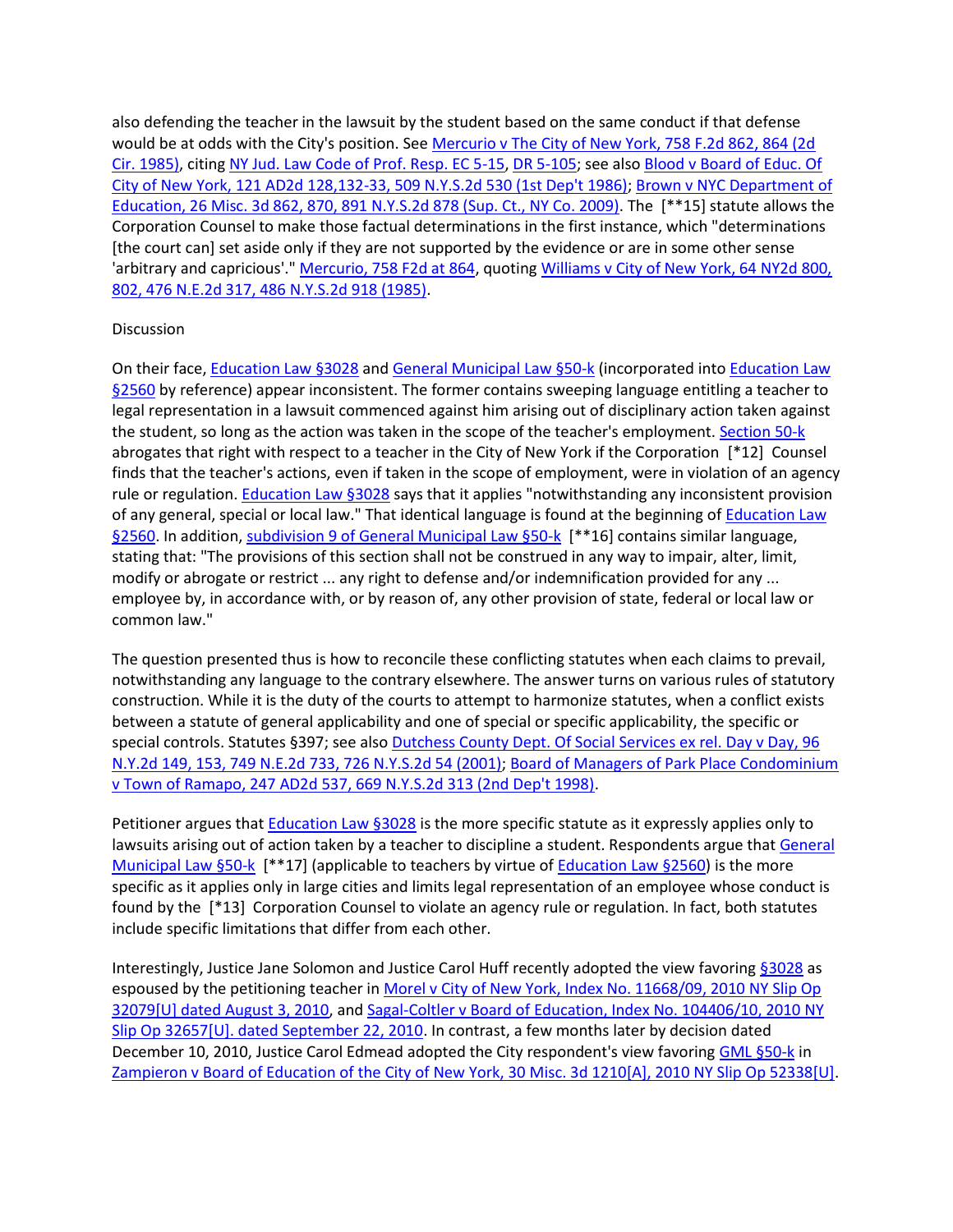While all three decisions are persuasive, this Court agrees with the view in Zampieron, which is urged by the City respondents here, but with significant limitations discussed below.

Petitioner has pointed to no appellate authority that holds tha[t Education Law §3028](http://www.lexisnexis.com.ezproxy.strose.edu/lnacui2api/mungo/lexseestat.do?bct=A&risb=21_T12065449606&homeCsi=9095&A=0.10225154853678309&urlEnc=ISO-8859-1&&citeString=N.Y.%20EDUC.%20LAW%203028&countryCode=USA) takes precedence ove[r GML §50-k.](http://www.lexisnexis.com.ezproxy.strose.edu/lnacui2api/mungo/lexseestat.do?bct=A&risb=21_T12065449606&homeCsi=9095&A=0.10225154853678309&urlEnc=ISO-8859-1&&citeString=N.Y.%20GEN.%20MUN.%20LAW%2050-K&countryCode=USA) Contrary to petitioner's claim, [\*\*18] Timmerman v Board of Educ. of City of New York, [50 AD3d 592, 856 N.Y.S.2d 103 \(1st Dep't 2008\),](http://www.lexisnexis.com.ezproxy.strose.edu/lnacui2api/mungo/lexseestat.do?bct=A&risb=21_T12065449606&homeCsi=9095&A=0.10225154853678309&urlEnc=ISO-8859-1&&citeString=50%20A.D.3d%20592&countryCode=USA) is not dispositive. That case involved a teacher's request for reimbursement of attorney's fees incurred in defending criminal charges pressed by a student arising out of disciplinary action taken by the student against the teacher. The City respondents had denied the request on the ground that a "criminal proceeding does not fall within the scope of [Education Law § 3028.](http://www.lexisnexis.com.ezproxy.strose.edu/lnacui2api/mungo/lexseestat.do?bct=A&risb=21_T12065449606&homeCsi=9095&A=0.10225154853678309&urlEnc=ISO-8859-1&&citeString=N.Y.%20EDUC.%20LAW%203028&countryCode=USA)" The Appellate Division emphasized that its review was "limited to the grounds invoked by the agency in making its determination." [50 AD3d at 593,](http://www.lexisnexis.com.ezproxy.strose.edu/lnacui2api/mungo/lexseestat.do?bct=A&risb=21_T12065449606&homeCsi=9095&A=0.10225154853678309&urlEnc=ISO-8859-1&&citeString=50%20A.D.3d%20592,%20593&countryCode=USA) quoting Matter of Missionary [Sisters of Sacred Heart Ill. v New York State Div. of Hous. & Community Renewal, 283 AD2d 284, 288,](http://www.lexisnexis.com.ezproxy.strose.edu/lnacui2api/mungo/lexseestat.do?bct=A&risb=21_T12065449606&homeCsi=9095&A=0.10225154853678309&urlEnc=ISO-8859-1&&citeString=283%20A.D.2d%20284,%20288&countryCode=USA)  [724 N.Y.S.2d 742 \(2001\).](http://www.lexisnexis.com.ezproxy.strose.edu/lnacui2api/mungo/lexseestat.do?bct=A&risb=21_T12065449606&homeCsi=9095&A=0.10225154853678309&urlEnc=ISO-8859-1&&citeString=283%20A.D.2d%20284,%20288&countryCode=USA) As the agency had not invoke[d GML §50-k,](http://www.lexisnexis.com.ezproxy.strose.edu/lnacui2api/mungo/lexseestat.do?bct=A&risb=21_T12065449606&homeCsi=9095&A=0.10225154853678309&urlEnc=ISO-8859-1&&citeString=N.Y.%20GEN.%20MUN.%20LAW%2050-K&countryCode=USA) [\*14] neither the Appellate Division nor the trial court discussed that statute or its interplay with **Education Law §3028**. Thus, the ruling directing the City to reimburse the teacher for attorney's fees incurred in the criminal action offers no guidance on that point.

An additional factor in this Court's determination tha[t GML §50-k](http://www.lexisnexis.com.ezproxy.strose.edu/lnacui2api/mungo/lexseestat.do?bct=A&risb=21_T12065449606&homeCsi=9095&A=0.10225154853678309&urlEnc=ISO-8859-1&&citeString=N.Y.%20GEN.%20MUN.%20LAW%2050-K&countryCode=USA) prevails is another principle of statutory construction — that the statute promulgated later [\*\*19] in time will control if a conflict exists. Statutes §398; see als[o Zampieron, 30 Misc. 3d 1210\[A\], 2010 NY Slip Op 52338\[U\] at 6,](http://www.lexisnexis.com.ezproxy.strose.edu/lnacui2api/mungo/lexseestat.do?bct=A&risb=21_T12065449606&homeCsi=9095&A=0.10225154853678309&urlEnc=ISO-8859-1&&citeString=30%20Misc.%203d%201210A&countryCode=USA) citing [Dutchess County Dept. of Social Services, supra.](http://www.lexisnexis.com.ezproxy.strose.edu/lnacui2api/mungo/lexseestat.do?bct=A&risb=21_T12065449606&homeCsi=9095&A=0.10225154853678309&urlEnc=ISO-8859-1&&citeString=96%20N.Y.2d%20149&countryCode=USA) As noted above, and as respondents emphasize in this case, [General Municipal Law §50-k](http://www.lexisnexis.com.ezproxy.strose.edu/lnacui2api/mungo/lexseestat.do?bct=A&risb=21_T12065449606&homeCsi=9095&A=0.10225154853678309&urlEnc=ISO-8859-1&&citeString=N.Y.%20GEN.%20MUN.%20LAW%2050-K&countryCode=USA) was promulgated in 1979 and [Education Law §2560](http://www.lexisnexis.com.ezproxy.strose.edu/lnacui2api/mungo/lexseestat.do?bct=A&risb=21_T12065449606&homeCsi=9095&A=0.10225154853678309&urlEnc=ISO-8859-1&&citeString=N.Y.%20EDUC.%20LAW%202560&countryCode=USA) was simultaneously amended in 1979 to specifically incorporate [GML §50-k](http://www.lexisnexis.com.ezproxy.strose.edu/lnacui2api/mungo/lexseestat.do?bct=A&risb=21_T12065449606&homeCsi=9095&A=0.10225154853678309&urlEnc=ISO-8859-1&&citeString=N.Y.%20GEN.%20MUN.%20LAW%2050-K&countryCode=USA) and thereby confirm its application to teachers in the City of New York. In contrast, [Education Law § 3028](http://www.lexisnexis.com.ezproxy.strose.edu/lnacui2api/mungo/lexseestat.do?bct=A&risb=21_T12065449606&homeCsi=9095&A=0.10225154853678309&urlEnc=ISO-8859-1&&citeString=N.Y.%20EDUC.%20LAW%203028&countryCode=USA) was last amended three years earlier in 1976. Therefore, the Legislature last acted on this issue when it promulgated [GML](http://www.lexisnexis.com.ezproxy.strose.edu/lnacui2api/mungo/lexseestat.do?bct=A&risb=21_T12065449606&homeCsi=9095&A=0.10225154853678309&urlEnc=ISO-8859-1&&citeString=N.Y.%20GEN.%20MUN.%20LAW%2050-K&countryCode=USA)  [§50-k](http://www.lexisnexis.com.ezproxy.strose.edu/lnacui2api/mungo/lexseestat.do?bct=A&risb=21_T12065449606&homeCsi=9095&A=0.10225154853678309&urlEnc=ISO-8859-1&&citeString=N.Y.%20GEN.%20MUN.%20LAW%2050-K&countryCode=USA) and amende[d Education Law §2560.](http://www.lexisnexis.com.ezproxy.strose.edu/lnacui2api/mungo/lexseestat.do?bct=A&risb=21_T12065449606&homeCsi=9095&A=0.10225154853678309&urlEnc=ISO-8859-1&&citeString=N.Y.%20EDUC.%20LAW%202560&countryCode=USA)

Further, the legislative history for [GML §50-k](http://www.lexisnexis.com.ezproxy.strose.edu/lnacui2api/mungo/lexseestat.do?bct=A&risb=21_T12065449606&homeCsi=9095&A=0.10225154853678309&urlEnc=ISO-8859-1&&citeString=N.Y.%20GEN.%20MUN.%20LAW%2050-K&countryCode=USA) cited by respondents and appended to their memorandum of law indicates that the express purpose of that statute was to establish a uniform standard for all agency employees in the City of New York. See Laws of New York, 1979 Regular Session, ch. 673 and Governor's Bill Jacket. To the extent that other state statutes may have been inconsistent, [GML §50-k](http://www.lexisnexis.com.ezproxy.strose.edu/lnacui2api/mungo/lexseestat.do?bct=A&risb=21_T12065449606&homeCsi=9095&A=0.10225154853678309&urlEnc=ISO-8859-1&&citeString=N.Y.%20GEN.%20MUN.%20LAW%2050-K&countryCode=USA) was intended to prevail in the City of New York. The applicability of the statute to New York City public school teachers was confirmed when **Education Law §2560** was amended  $[$ \*\*20] to explicitly incorporate the provisions of [GML §50-k](http://www.lexisnexis.com.ezproxy.strose.edu/lnacui2api/mungo/lexseestat.do?bct=A&risb=21_T12065449606&homeCsi=9095&A=0.10225154853678309&urlEnc=ISO-8859-1&&citeString=N.Y.%20GEN.%20MUN.%20LAW%2050-K&countryCode=USA) by reference, implicitly taking precedence over the previously promulgated [Education Law §3028.](http://www.lexisnexis.com.ezproxy.strose.edu/lnacui2api/mungo/lexseestat.do?bct=A&risb=21_T12065449606&homeCsi=9095&A=0.10225154853678309&urlEnc=ISO-8859-1&&citeString=N.Y.%20EDUC.%20LAW%203028&countryCode=USA) While petitioner here correctly notes that the Legislature could have amended [§3028](http://www.lexisnexis.com.ezproxy.strose.edu/lnacui2api/mungo/lexseestat.do?bct=A&risb=21_T12065449606&homeCsi=9095&A=0.10225154853678309&urlEnc=ISO-8859-1&&citeString=N.Y.%20EDUC.%20LAW%203028&countryCode=USA) at that [\*15] time but did not, that failure to act does not outweigh the clear and unequivocal action affirmatively taken by the Legislature to mak[e GML §50-k](http://www.lexisnexis.com.ezproxy.strose.edu/lnacui2api/mungo/lexseestat.do?bct=A&risb=21_T12065449606&homeCsi=9095&A=0.10225154853678309&urlEnc=ISO-8859-1&&citeString=N.Y.%20GEN.%20MUN.%20LAW%2050-K&countryCode=USA) applicable to New York City public school teachers.

In this Court's opinion based on all of the above facts and circumstances, it would contravene the letter and the spirit o[f GML §50-k](http://www.lexisnexis.com.ezproxy.strose.edu/lnacui2api/mungo/lexseestat.do?bct=A&risb=21_T12065449606&homeCsi=9095&A=0.10225154853678309&urlEnc=ISO-8859-1&&citeString=N.Y.%20GEN.%20MUN.%20LAW%2050-K&countryCode=USA) if one were to construe [Education Law §3028](http://www.lexisnexis.com.ezproxy.strose.edu/lnacui2api/mungo/lexseestat.do?bct=A&risb=21_T12065449606&homeCsi=9095&A=0.10225154853678309&urlEnc=ISO-8859-1&&citeString=N.Y.%20EDUC.%20LAW%203028&countryCode=USA) as overriding Education Law [§2560](http://www.lexisnexis.com.ezproxy.strose.edu/lnacui2api/mungo/lexseestat.do?bct=A&risb=21_T12065449606&homeCsi=9095&A=0.10225154853678309&urlEnc=ISO-8859-1&&citeString=N.Y.%20EDUC.%20LAW%202560&countryCode=USA) an[d GML §50-k](http://www.lexisnexis.com.ezproxy.strose.edu/lnacui2api/mungo/lexseestat.do?bct=A&risb=21_T12065449606&homeCsi=9095&A=0.10225154853678309&urlEnc=ISO-8859-1&&citeString=N.Y.%20GEN.%20MUN.%20LAW%2050-K&countryCode=USA) simply because [3028](http://www.lexisnexis.com.ezproxy.strose.edu/lnacui2api/mungo/lexseestat.do?bct=A&risb=21_T12065449606&homeCsi=9095&A=0.10225154853678309&urlEnc=ISO-8859-1&&citeString=N.Y.%20EDUC.%20LAW%203028&countryCode=USA) expressly refers to disciplinary actions. Such a view would further ignore the fact noted above (at p 9) that [subdivision 5 of GML §50-k](http://www.lexisnexis.com.ezproxy.strose.edu/lnacui2api/mungo/lexseestat.do?bct=A&risb=21_T12065449606&homeCsi=9095&A=0.10225154853678309&urlEnc=ISO-8859-1&&citeString=N.Y.%20GEN.%20MUN.%20LAW%2050-K&countryCode=USA) also expressly refers to disciplinary actions by indicating when the City may withhold legal representation of employees involved in disciplinary proceedings.

The better view is to read the statutes together, as did the court in [Zampieron,](http://www.lexisnexis.com.ezproxy.strose.edu/lnacui2api/mungo/lexseestat.do?bct=A&risb=21_T12065449606&homeCsi=9095&A=0.10225154853678309&urlEnc=ISO-8859-1&&citeString=30%20Misc.%203d%201210A&countryCode=USA) to mean that the DOE in the City of New York has a duty to provide legal representation to a teacher where an action against the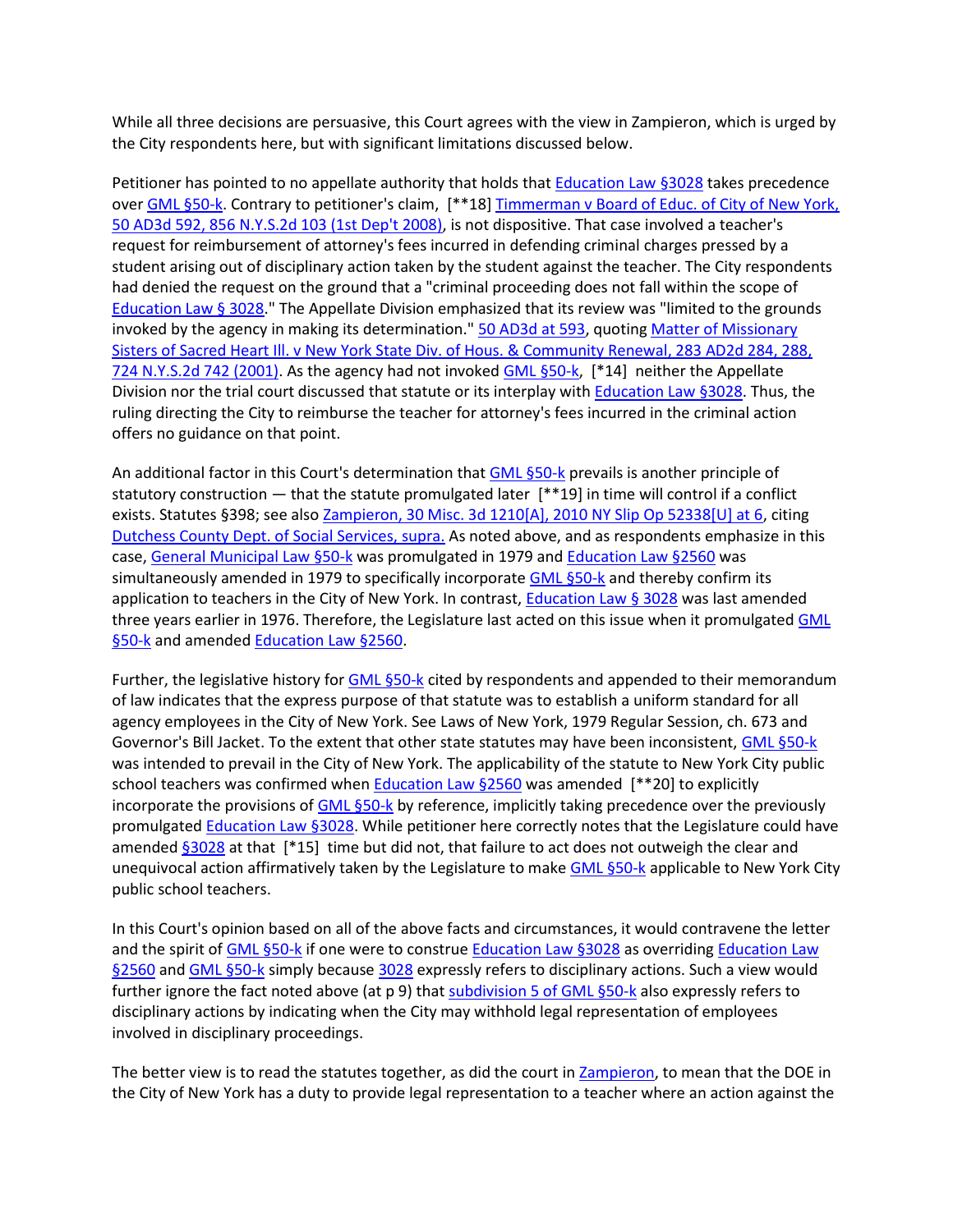teacher arises [\*\*21] out of disciplinary action taken by the teacher against a student while in the discharge of the teacher's duties within the scope of employment unless the Corporation Counsel determines that the teacher's conduct was in violation of an agency rule or regulation. If such a determination is made, representation may be withheld pursuant t[o GML §50-k, subd. 5,](http://www.lexisnexis.com.ezproxy.strose.edu/lnacui2api/mungo/lexseestat.do?bct=A&risb=21_T12065449606&homeCsi=9095&A=0.10225154853678309&urlEnc=ISO-8859-1&&citeString=N.Y.%20GEN.%20MUN.%20LAW%2050-K&countryCode=USA) "until such disciplinary proceeding has been resolved and unless the resolution of the disciplinary proceeding exonerated the employee ..."

It is that last proviso that gives the Court great concern in this case, as the DOE is arguably using it to withhold legal representation from Mr. Martin for an unreasonably long period of time under somewhat specious circumstances. The first area of concern is the determination by the Corporation Counsel in the first instance to withhold legal [\*16] representation. Granted, judicial review of such a determination by the Corporation Counsel is limited, and the courts may set such a determination aside "only if it lacks a factual basis, and in that sense, is arbitrary and capricious." Williams v City of New York, 64 NY2d 800, [802, 476 N.E.2d 317, 486 N.Y.S.2d 918 \(1985\);](http://www.lexisnexis.com.ezproxy.strose.edu/lnacui2api/mungo/lexseestat.do?bct=A&risb=21_T12065449606&homeCsi=9095&A=0.10225154853678309&urlEnc=ISO-8859-1&&citeString=64%20N.Y.2d%20800,%20802&countryCode=USA) see als[o Perez v City of New York, 43 A.D.3d 712, 713, 841](http://www.lexisnexis.com.ezproxy.strose.edu/lnacui2api/mungo/lexseestat.do?bct=A&risb=21_T12065449606&homeCsi=9095&A=0.10225154853678309&urlEnc=ISO-8859-1&&citeString=43%20A.D.3d%20712,%20713&countryCode=USA)  [N.Y.S.2d 559 \(1st Dep't 2007\),](http://www.lexisnexis.com.ezproxy.strose.edu/lnacui2api/mungo/lexseestat.do?bct=A&risb=21_T12065449606&homeCsi=9095&A=0.10225154853678309&urlEnc=ISO-8859-1&&citeString=43%20A.D.3d%20712,%20713&countryCode=USA) [\*\*22] lv denied [10 N.Y.3d 711, 889 N.E.2d 83, 859 N.Y.S.2d 396,](http://www.lexisnexis.com.ezproxy.strose.edu/lnacui2api/mungo/lexseestat.do?bct=A&risb=21_T12065449606&homeCsi=9095&A=0.10225154853678309&urlEnc=ISO-8859-1&&citeString=10%20N.Y.3d%20711&countryCode=USA) citing [Wong v City of New York, 174 AD2d 486, 571 N.Y.S.2d 262 \(1991\).](http://www.lexisnexis.com.ezproxy.strose.edu/lnacui2api/mungo/lexseestat.do?bct=A&risb=21_T12065449606&homeCsi=9095&A=0.10225154853678309&urlEnc=ISO-8859-1&&citeString=174%20A.D.2d%20486&countryCode=USA) Nevertheless, as the First Department emphasized in [Blood v Board of Educ. of City of New York, 121 AD2d 128, 132, 509 N.Y.S.2d 530 \(1st](http://www.lexisnexis.com.ezproxy.strose.edu/lnacui2api/mungo/lexseestat.do?bct=A&risb=21_T12065449606&homeCsi=9095&A=0.10225154853678309&urlEnc=ISO-8859-1&&citeString=121%20A.D.2d%20128,%20132&countryCode=USA)  [Dep't 1986\),](http://www.lexisnexis.com.ezproxy.strose.edu/lnacui2api/mungo/lexseestat.do?bct=A&risb=21_T12065449606&homeCsi=9095&A=0.10225154853678309&urlEnc=ISO-8859-1&&citeString=121%20A.D.2d%20128,%20132&countryCode=USA) the representation rule was designed to help, not hinder, employees, and the courts should remain mindful of the public policy goals favoring representation of teachers:

Indeed, the plain purpose of the statute is not to protect the city from its employee's negligence, or even in the main to afford the city a means of preserving its defenses. To the contrary, the statute is primarily directed at saving imperfect and, therefore, fallible public employees from the potentially ruinous legal consequences following from unintentional lapses in the daily discharge of their duties. It is in this light that the Corporation Counsel's defense obligation must be viewed.

The question, then, is whether an adequate factual basis exists for the Corporation Counsel's decision in this case, in light of the policy considerations. Petitioner argues that this Court must reject the City's decision because it fails to state the reasons upon which it is based, as required by [Weill v New York City](http://www.lexisnexis.com.ezproxy.strose.edu/lnacui2api/mungo/lexseestat.do?bct=A&risb=21_T12065449606&homeCsi=9095&A=0.10225154853678309&urlEnc=ISO-8859-1&&citeString=61%20A.D.3d%20407&countryCode=USA)  [Dept. of Educ, 61 AD3d 407, 876 N.Y.S.2d 51 \(1st Dep't 2009\).](http://www.lexisnexis.com.ezproxy.strose.edu/lnacui2api/mungo/lexseestat.do?bct=A&risb=21_T12065449606&homeCsi=9095&A=0.10225154853678309&urlEnc=ISO-8859-1&&citeString=61%20A.D.3d%20407&countryCode=USA) [\*\*23] The Corporation Counsel merely indicated in its letter to Martin that it was "unable to represent" him "pursuant to [Section 50-k of the](http://www.lexisnexis.com.ezproxy.strose.edu/lnacui2api/mungo/lexseestat.do?bct=A&risb=21_T12065449606&homeCsi=9095&A=0.10225154853678309&urlEnc=ISO-8859-1&&citeString=N.Y.%20GEN.%20MUN.%20LAW%2050-K&countryCode=USA)  [General Municipal Law"](http://www.lexisnexis.com.ezproxy.strose.edu/lnacui2api/mungo/lexseestat.do?bct=A&risb=21_T12065449606&homeCsi=9095&A=0.10225154853678309&urlEnc=ISO-8859-1&&citeString=N.Y.%20GEN.%20MUN.%20LAW%2050-K&countryCode=USA) based on "the facts and circumstances." While a fuller explanation would have better served the interests of the parties and aided the Court by focusing [\*17] the arguments and limiting judicial review, this Court will not reject the decision on that ground. The [Weill](http://www.lexisnexis.com.ezproxy.strose.edu/lnacui2api/mungo/lexseestat.do?bct=A&risb=21_T12065449606&homeCsi=9095&A=0.10225154853678309&urlEnc=ISO-8859-1&&citeString=61%20A.D.3d%20407&countryCode=USA) case and others relied upon by petitioner here are all distinguishable.

As to the merits, the only two grounds under [GML §50-k](http://www.lexisnexis.com.ezproxy.strose.edu/lnacui2api/mungo/lexseestat.do?bct=A&risb=21_T12065449606&homeCsi=9095&A=0.10225154853678309&urlEnc=ISO-8859-1&&citeString=N.Y.%20GEN.%20MUN.%20LAW%2050-K&countryCode=USA) on which the decision could be based are "scope of employment" and/or a "violation of an agency rule or regulation." Turning to the first, this Court firmly rejects respondents' claim that Martin's conduct was outside the scope of employment. The incident occurred while Martin was attempting to settle down a disruptive student so he could proceed with teaching the class. This conduct falls squarely within the "scope of employment" as defined by our courts.

The Court of Appeals has defined the phrase broadly, stating the test in [Riviello v Waldron, 47 NY2d 297,](http://www.lexisnexis.com.ezproxy.strose.edu/lnacui2api/mungo/lexseestat.do?bct=A&risb=21_T12065449606&homeCsi=9095&A=0.10225154853678309&urlEnc=ISO-8859-1&&citeString=47%20N.Y.2d%20297,%20302&countryCode=USA)  [302-303, 391 N.E.2d 1278, 418 N.Y.S.2d 300 \(1979\)](http://www.lexisnexis.com.ezproxy.strose.edu/lnacui2api/mungo/lexseestat.do?bct=A&risb=21_T12065449606&homeCsi=9095&A=0.10225154853678309&urlEnc=ISO-8859-1&&citeString=47%20N.Y.2d%20297,%20302&countryCode=USA) to be "whether the act was done while the servant was doing his master's [\*\*24] work, no matter how irregularly or with what disregard of instructions." Indeed, the Court added there (at p 304) that "even intentional tort situations have been found to fall within the scope of employment."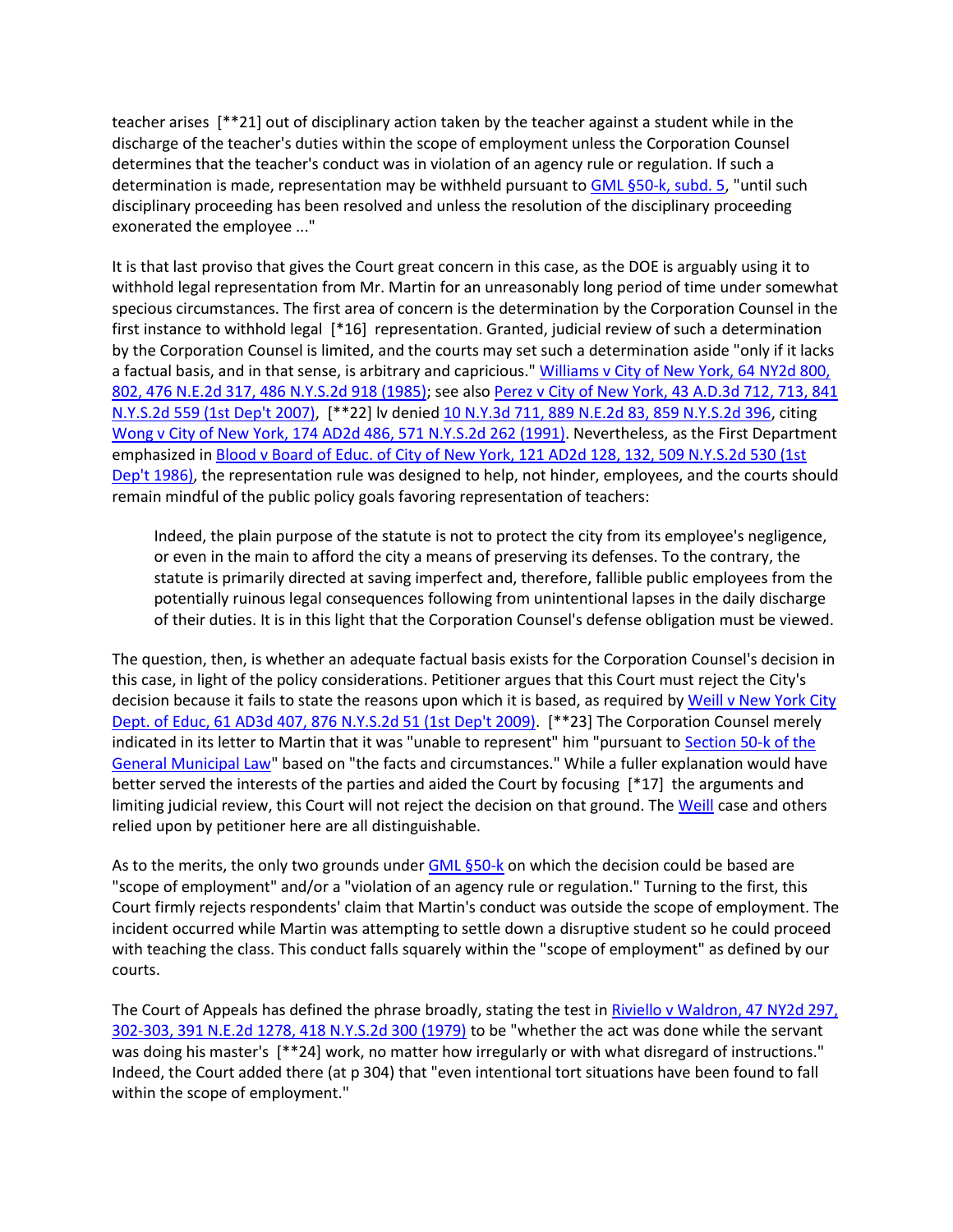Particularly instructive on this point is the First Department's decision in [Blood v Board of Educ. of City of](http://www.lexisnexis.com.ezproxy.strose.edu/lnacui2api/mungo/lexseestat.do?bct=A&risb=21_T12065449606&homeCsi=9095&A=0.10225154853678309&urlEnc=ISO-8859-1&&citeString=121%20A.D.2d%20128&countryCode=USA)  [New York, 121 AD2d 128, 509 N.Y.S.2d 530,](http://www.lexisnexis.com.ezproxy.strose.edu/lnacui2api/mungo/lexseestat.do?bct=A&risb=21_T12065449606&homeCsi=9095&A=0.10225154853678309&urlEnc=ISO-8859-1&&citeString=121%20A.D.2d%20128&countryCode=USA) referenced above. In Blood the Appellate Division reversed the decision of the trial court which had denied the teacher's Article 78 challenge to the Corporation Counsel's decision denying the teacher's request for legal representation in a civil lawsuit commenced by a student based on the following facts. The teacher had reportedly been angered by the lateness of a particular student and had picked up his book bag abruptly. As she did so, another student sitting nearby turned his head in that direction and was hit by the metal reinforced corner of the still moving bag. Although the event was characterized as an [\*18] accident, the teacher received an unsatisfactory rating due to the teacher's "inappropriate display of anger." The student commenced a personal injury action against the teacher, and the teacher requested legal representation. Relying [\*\*25] on [GML §50](http://www.lexisnexis.com.ezproxy.strose.edu/lnacui2api/mungo/lexseestat.do?bct=A&risb=21_T12065449606&homeCsi=9095&A=0.10225154853678309&urlEnc=ISO-8859-1&&citeString=N.Y.%20GEN.%20MUN.%20LAW%2050-K&countryCode=USA)  $k$ , the Corporation Counsel denied the request on the ground that the teacher was not acting within the scope of her employment at the time of the incident. In the Article 78 proceeding, the Corporation Counsel pointed to the unsatisfactory rating in support of his position.

While the lower court accepted the determination, the Appellate Division did not. It stated that neither the unsatisfactory rating, nor even a finding of negligence by the teacher, in itself established that the conduct was beyond the scope of the teacher's employment. In construing "scope of employment" broadly, the Court stated (at pp 131-31) that:

Only classroom conduct maliciously motivated or so extreme as to remove itself from any natural connection with a teacher's occupational duties would constitute an adequate factual basis for a determination by the Corporation Counsel pursuant t[o General Municipal law §50-k\(2\)](http://www.lexisnexis.com.ezproxy.strose.edu/lnacui2api/mungo/lexseestat.do?bct=A&risb=21_T12065449606&homeCsi=9095&A=0.10225154853678309&urlEnc=ISO-8859-1&&citeString=N.Y.%20GEN.%20MUN.%20LAW%2050-K&countryCode=USA) that the scope of employment had been exceeded. To hold otherwise would permit the city to deny representation to its employees based upon facts amounting to no more than ordinary negligence.

The facts alleged by Martin here appear quite similar to those in [Blood.](http://www.lexisnexis.com.ezproxy.strose.edu/lnacui2api/mungo/lexseestat.do?bct=A&risb=21_T12065449606&homeCsi=9095&A=0.10225154853678309&urlEnc=ISO-8859-1&&citeString=121%20A.D.2d%20128&countryCode=USA) He insists that he did [\*\*26] not throw the chair at the student; instead, he lost control of the chair when he pulled it from beneath the student's feet, and the chair then hit the student. As noted above, various student witnesses in their statements — and even the student himself — recited a similar series of events. Thus, as in [Blood,](http://www.lexisnexis.com.ezproxy.strose.edu/lnacui2api/mungo/lexseestat.do?bct=A&risb=21_T12065449606&homeCsi=9095&A=0.10225154853678309&urlEnc=ISO-8859-1&&citeString=121%20A.D.2d%20128&countryCode=USA) the incident could be characterized as an accident. Even if that were not the case, the conduct was within the [\*19] scope of Martin's employment as defined in the cases discussed above. See also Brown v New [York City Department of Education, 26 Misc. 3d 862, 891 N.Y.S.2d 878 \(Sup. Ct., NY Co. 2009\)\(](http://www.lexisnexis.com.ezproxy.strose.edu/lnacui2api/mungo/lexseestat.do?bct=A&risb=21_T12065449606&homeCsi=9095&A=0.10225154853678309&urlEnc=ISO-8859-1&&citeString=26%20Misc.%203d%20862&countryCode=USA)manner in which principal chose candidate for spelling bee and her disqualification of special education student were actions within the scope of employment); Inglis v Dundee Cent. School Dist. Bd. Of Educ., 180 [Misc.2d 156, 687 N.Y.S.2d 866 \(Sup. Ct., Yates Co. 1999\)\(](http://www.lexisnexis.com.ezproxy.strose.edu/lnacui2api/mungo/lexseestat.do?bct=A&risb=21_T12065449606&homeCsi=9095&A=0.10225154853678309&urlEnc=ISO-8859-1&&citeString=180%20Misc.%202d%20156&countryCode=USA)teacher was acting within scope of employment when she "grazed" or "slapped" student playing the piano who disregarded instruction to stop).

Having found that no basis exists for denying Martin legal representation based on a claim that his conduct was outside the scope of employment, this Court turns to the next issue; that is, whether a factual basis exists [\*\*27] for the Corporation Counsel's decision to withhold representation because Martin's conduct was in violation of an agency rule or regulation. The facts here are borderline, at best. As previously detailed, neither the teacher, the student, nor the majority of the witnesses stated that the teacher had thrown the chair at the student. Nor did the 051 report reach that conclusion; rather, the investigation merely substantiated that "Martin threw a chair, thereby injuring Student A." Whether that conduct constitutes corporal punishment or otherwise violates a DOE rule or regulation has yet to be determined by DOE.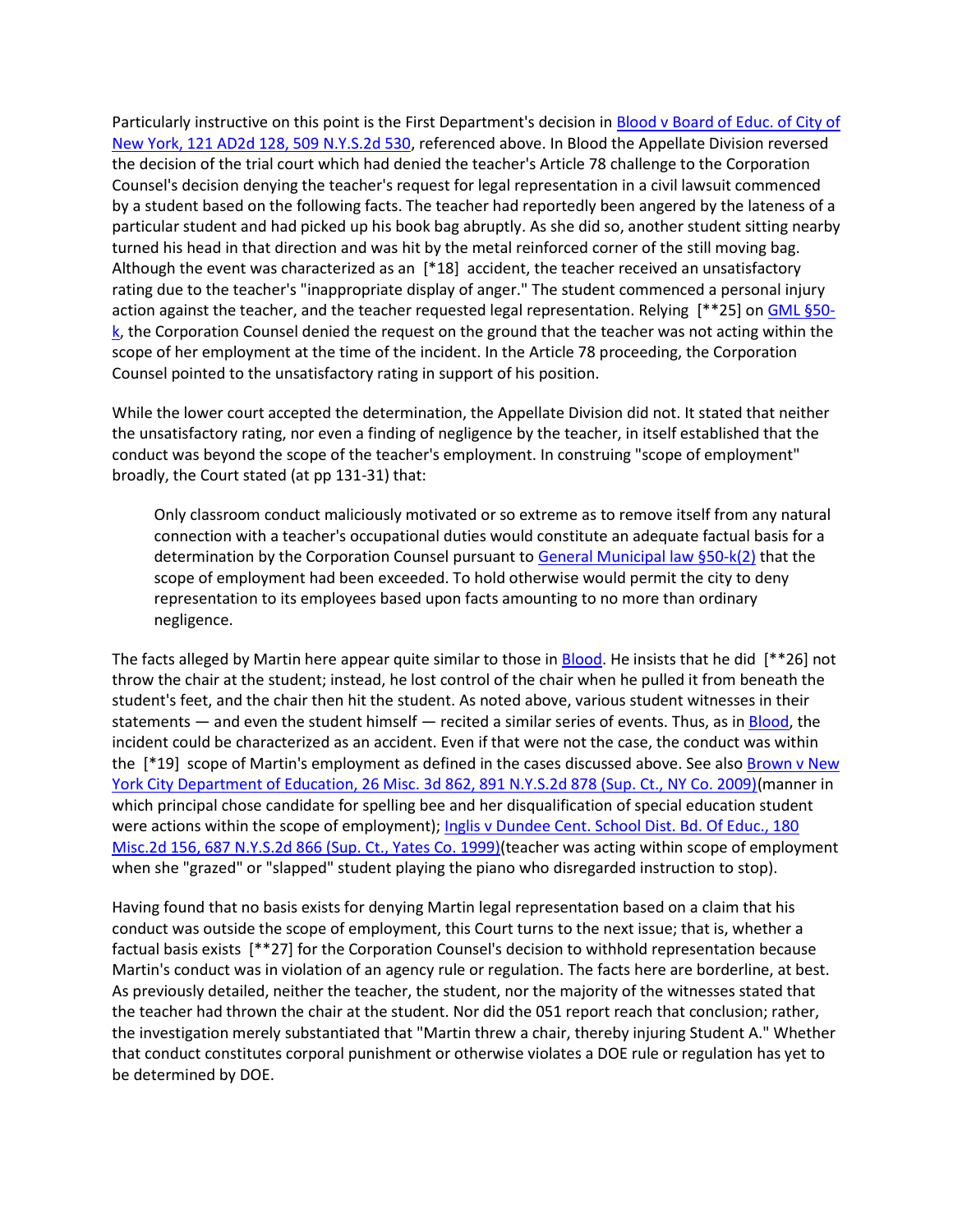Equally significant is the time line of events detailed above. The incident occurred December 17, 2008. The student commenced the civil suit against Martin ten months later, in October 2009. Martin promptly requested representation when served in November 2009. The OSI did not issue its report until February 9, 2010. On or about March 1, 2010 — more than a year after the incident and months after Martin requested legal representation — DOE commenced disciplinary charges against Martin. At or [\*20] about that same time, by letter dated March 1, 2010, the Corporation Counsel notified [\*\*28] Martin of its decision to deny him legal representation. Counsel confirmed in oral argument in late December 2010 that the disciplinary proceedings had still not been determined, and no notice of a decision has been provided to the Court since that time.

The OSI's equivocal finding, combined with the City's delay in proceeding with disciplinary charges, raises issues as to whether an adequate basis exists for the Corporation Counsel's decision to deny Martin legal representation based on a violation of an agency rule or regulation. Nevertheless, this Court is constrained to defer to the decision based on the record presented and the extremely limited scope of judicial review. For while the City does not directly argue this point, the Blood case cited by petitioner is distinguishable because no disciplinary charges were ever filed there. In contrast to this case, the teacher i[n Blood](http://www.lexisnexis.com.ezproxy.strose.edu/lnacui2api/mungo/lexseestat.do?bct=A&risb=21_T12065449606&homeCsi=9095&A=0.10225154853678309&urlEnc=ISO-8859-1&&citeString=121%20A.D.2d%20128&countryCode=USA) had received only an unsatisfactory rating, which the Appellate Division found was an insufficient basis for a finding that the teacher had violated an agency rule or regulation. Petitioner has not cited, nor has this Court found, any appellate authority upholding a court's decision to vacate the Corporation [\*\*29] Counsel's finding of an agency rule violation when disciplinary charges against the teacher are pending.

However, that does not mean that the filing of disciplinary charges is necessarily dispositive, as the DOE must have a good faith basis to file the charges. In the instant case, the time line of events causes the Court some concern in this regard because the DOE delayed more than a year before issuing its OSI report and filing disciplinary charges against Martin, leaving him in legal limbo for months after the student [\*[2](http://www.lexisnexis.com.ezproxy.strose.edu/lnacui2api/frame.do?reloadEntirePage=true&rand=1306781776460&returnToKey=20_T12065581921&parent=docview&target=results_DocumentContent&tokenKey=rsh-20.923980.7832930703#fnote2)1] commenced suit. <sup>2</sup> [Subdivision 5 of GML §50-k](http://www.lexisnexis.com.ezproxy.strose.edu/lnacui2api/mungo/lexseestat.do?bct=A&risb=21_T12065449606&homeCsi=9095&A=0.10225154853678309&urlEnc=ISO-8859-1&&citeString=N.Y.%20GEN.%20MUN.%20LAW%2050-K&countryCode=USA) allows the Corporation Counsel to withhold representation based on a pending disciplinary proceeding, but representation must be provided going forward if the employee is exonerated in those proceedings.

- - - - - - - - - - - - - - Footnotes - - - - - - - - - - - - - - - -

[2](http://www.lexisnexis.com.ezproxy.strose.edu/lnacui2api/frame.do?reloadEntirePage=true&rand=1306781776460&returnToKey=20_T12065581921&parent=docview&target=results_DocumentContent&tokenKey=rsh-20.923980.7832930703#ref2) Martin has also been in "teaching limbo" for an even longer time, having been removed from the classroom in or about December 2008 when the incident occurred, pending the conclusion of the investigation and any charges.

- - - - - - - - - - - - End Footnotes - - - - - - - - - - - - - -

By delaying the commencement and then the resolution of the disciplinary proceedings for an excessive period of time, the City deprives the teacher of his statutory right to legal representation, which the [\*\*30] [Blood](http://www.lexisnexis.com.ezproxy.strose.edu/lnacui2api/mungo/lexseestat.do?bct=A&risb=21_T12065449606&homeCsi=9095&A=0.10225154853678309&urlEnc=ISO-8859-1&&citeString=121%20A.D.2d%20128&countryCode=USA) court found to be a significant right indeed. If a teacher in such a situation cannot afford to retain private counsel to defend him in the student's civil action, the result could be "potentially ruinous" for the teacher, as the Appellate Division emphasized in Blood, even if the teacher is ultimately exonerated. The Legislature surely did not intend such a result.

What is more, the Corporation Counsel has not demonstrated here that a true conflict of interest exists justifying its decision to deny Martin legal representation. The City has failed to submit to this Court copies of the disciplinary charges filed against Martin, or a copy of its Answer filed in the civil action and